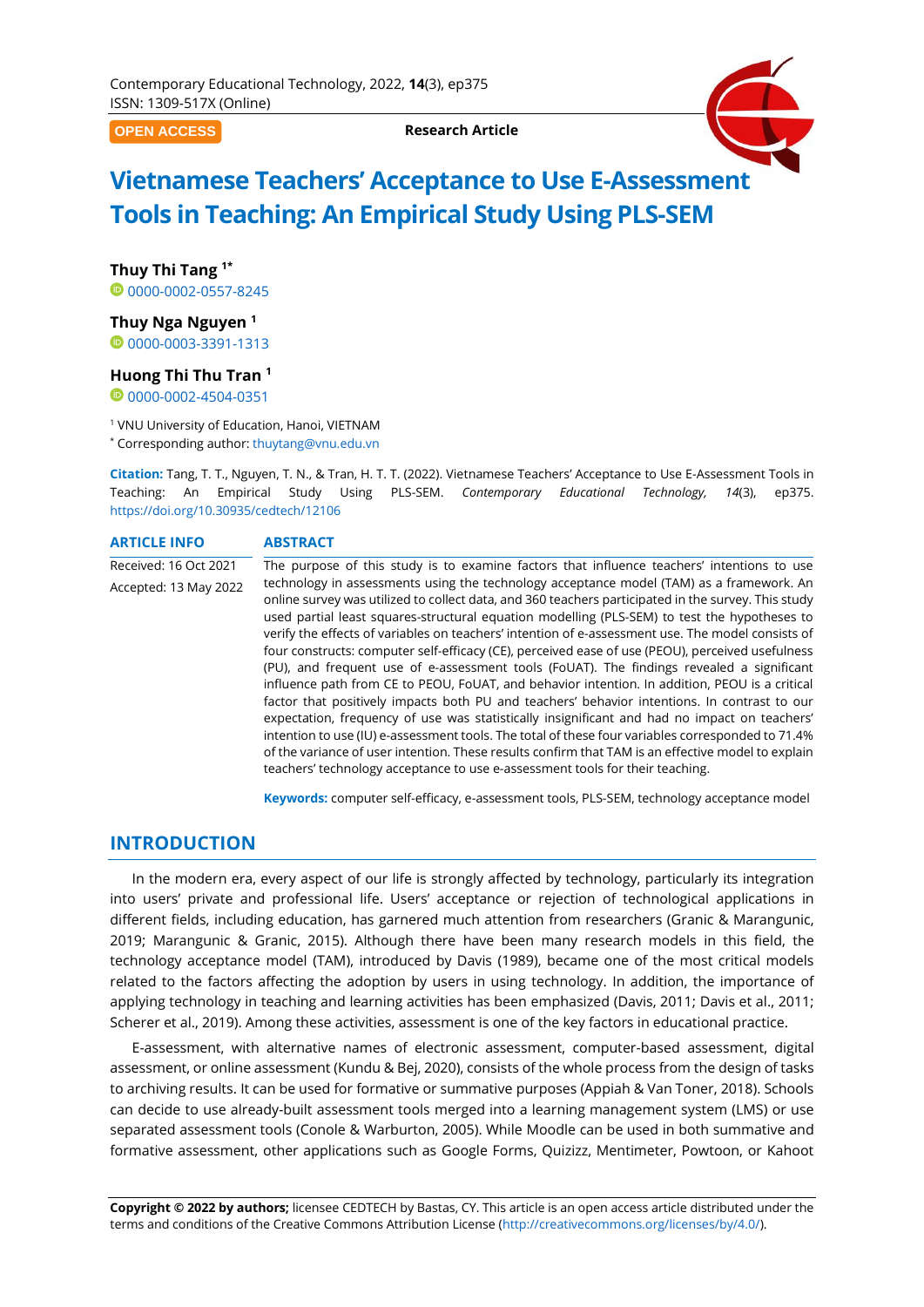are preferred in formative assessment. Using those applications may create games, quizzes, discussions, surveys, and assessments for their students. To meet their specific needs, the education institutions and teachers can customize these open resource tools (Appiah & Van Toner, 2018).

Being aligned with global trends, in 2018, the Ministry of Education in Vietnam released a school teacher standard decree in which computer technology competence was one of the five compulsory criteria. Teachers were asked to integrate technology to improve teaching; however, how they use assessments remains unchanged, with the paper-test format being their primary assessment method until the COVID-19 pandemic commenced. During the increased concerns over COVID-19, all schools in Vietnam were required to switch to online learning. Thus, teachers must find e-assessment tools to replace their traditional evaluation methods. This abrupt change led to several consequences—for example, the un-preparedness of both teachers and schools and students' passiveness. Even though teachers may have some prior experience employing several technology tools in teaching, the e-assessment requires more effort and time to become proficient. As a result, the resistance to exploring technology and e-assessment tools remains high.

Whether users accept or feel reluctant to use technology in teaching and learning, especially e-assessment tools, attracts vast attention. The TAM developed by Davis (1989) has been one of the most common theories in e-learning acceptance literature (Abdullah & Ward, 2016; Weerasinghe & Hindagolla, 2017). This model with two primary constructs: perceived ease of use (PEOU), and perceived usefulness (PU) originated from the theory of reasoned action. These two elements affect the attitudes towards the system and are influenced by external variables. Although many different acceptance studies in education have been exploring TAM (Ibrahim et al., 2017; Sanchez-Prieto et al., 2016), the studies related to the adoption of users in e-assessment using TAM and related studies in Vietnam are rare.

# **THEORY RELATED LITERATURE**

TAM was first introduced by Davis in 1989 (Davis, 1989). TAM was originally made up of key variables of internal motivation (PEOU, PU, and attitude toward using) as well as outcome constructs (behavioral intentions, actual system use) (Scherer et al., 2019). In the past years, researchers have discovered new variables such as online features, user characteristics (Witz & Göttel, 2016), subjective norm (Scherer et al., 2019), anxiety (Rizun & Strzelecki, 2020), computer self-efficacy (CE) (Mukminin et al., 2020), etc. and adjusted the relationship between previously identified TAM components.

Among external variables in TAM, CE is one of the factors directly impacting PEOU and PU (Ngabiyanto et al., 2021). In addition, Al-Emran et al. (2018) argued that the intention to adopt e-learning could be influenced by multiple significant factors, including PEOU, PU, and others. This paper develops an extension model of TAM with CE and frequent use of e-assessment tools (FoUAT), integrated with PEOU and PU as two fundamental factors of the original model. In the following sections, each variable in the suggested model is explained in details.

## **Computer Self-Efficacy**

Self-efficacy is what users believe in carrying out necessary activities to fulfill a particular work task (Venkatesh & Davis, 1996). As a result, boosting the degree of CE among students improves their acceptance (Mouakket & Bettayeb, 2015). CE has been regarded as a critical determinant (Al-Emran et al., 2018). It helps a lot in improving academic results (Cheng & Tsai, 2011). Research results have shown that CE positively impacts PEOU (Yalcin & Kutlu, 2019). However, Chang et al. (2017) pointed out that CE would have no impact on PU of e-learning system. Also, Purnomo and Lee (2013) stated in their studies that CE has no impact on users' system adoption, and it only helps users experience more with the system, which is against the previous studies on technology acceptance (Zainab et al., 2017). Therefore, the following hypotheses are formed:

**H1a:** CE positively affects intention to use (IU) e-assessment tools

**H1b:** CE positively affects FoUAT

**H1c:** CE positively affects PEOU

**H1d:** CE positively affects the PU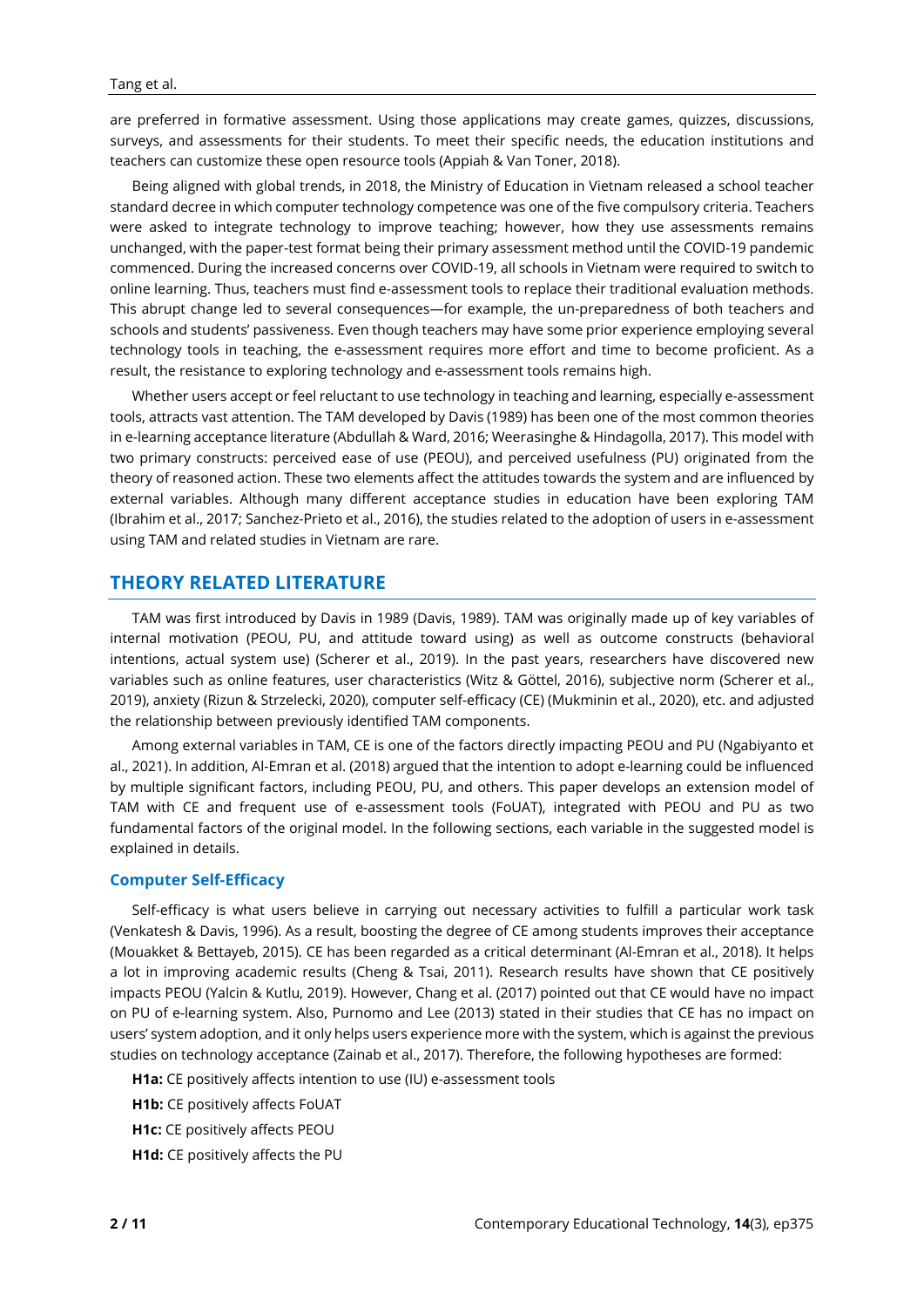### **Perceived Ease of Use**

Davis (1989), Venkatesh et al. (2003), and Wirtz and Göttel (2016) have confirmed the correlations between PEOU and PU, as well as between PEOU, PU, and IU. According to Eraslan and Kutlu (2019), the most important constructs in TAM are PEOU and PU. In Davis' (1989) first paper introducing TAM in 1989, PEOU was defined as "the degree to which the person believes that using a particular system would be free of effort." Many researchers stated that PEOU positively affects PU and users' IU a particular technology (Eraslan & Kutlu, 2019). However, Chang et al. (2017) pointed out that PEOU does not affect PU of e-learning system. For that, in this paper, we test the following hypothesis:

**H2a:** PEOU positively affects IU e-assessment tools

**H2b:** PEOU positively affects FoUAT

**H2c:** PEOU positively affects PU

#### **Perceived Usefulness**

PU is one of the key constructs in TAM and its extended versions. Davis (1989) defined PU as "the degree to which a person believes that using a particular system would enhance his/her job performance." According to AQlsabawy et al. (2016), researchers have regularly employed PU in the field of e-learning systems. In fact, the e-learning research literature, PU is the primary determinant affecting users' intention (Al-Emran et al., 2018; Kanwal & Rehman, 2017), which means customers intend to use a technology when they find it useful for their work or they use it more often. Hence, the following hypothesis is formulated:

**H3a:** PU positively affects FoUAT

**H3b:** PU positively affects IU e-assessment tools

## **Frequent Use of E-Assessment Tools**

In addition to PEOU, PU, and CE, FoUAT is also an important factor in the model. FoUAT means the level of frequency that users use e-assessment tools in their teaching activities. FoUAT is selected in the model because according to Abdullah and Ward (2016), experience with the system or tools is one of the most commonly used external factors in e-learning acceptance studies. Therefore, this study will examine the relationship of the key constructs in TAM as well as the new construct of frequent use on teachers' IU, which has never carried out in the e-assessment related studies. Therefore, we hypothesize that FoUAT may be affected by PEOU, PU, and CE.

**H4:** FoUAT positively affects IU e-assessment tools

As shown in **Figure 1**, our research model uses TAM for a theoretical basis. According to our model, teachers' IU e-assessment tools is directly influenced by their perception of usefulness and ease of use and FoUAT. CE indirectly affects users' intention via its impact on PU, ease of use, and FoUAT.

## **RESEARCH METHOD**

## **Participants and Procedure**

This study explores teachers' willingness from all levels of the education system (pre-school, primary school, junior high school, and senior high school) in Vietnam using e-assessment tools. According to the Ministry of Education and Training (MOET, 2021), the population of K-12 teachers was 993,788 in the 2019- 2020 academic year. We selected a sample of 385 teachers from this population. A convenient sampling approach was adopted to verify the hypotheses. An approximate 10-minute-online survey was designed using Google Forms and sent by email, message, and Zalo to teachers teaching online in July 2021 when the academic year ended. Zalo is a popular social media platform in Vietnam like WhatsApp or Facebook. 360 teachers, who use e-assessment tools during their lessons, completed the survey for our analysis and accounted for a 93.51% response rate. This number of participants meets the criteria for conducting the model analysis. It is greater than the 113 samples required to detect a minimum R-square (R<sup>2</sup>) of 0.10 at a significance level of 5% for an 80% statistical power (Cohen, 2013). The sample consisted of 84.7% female teachers and 15.3% male teachers. 37.5% of the respondents were senior high school teachers, 34.7% were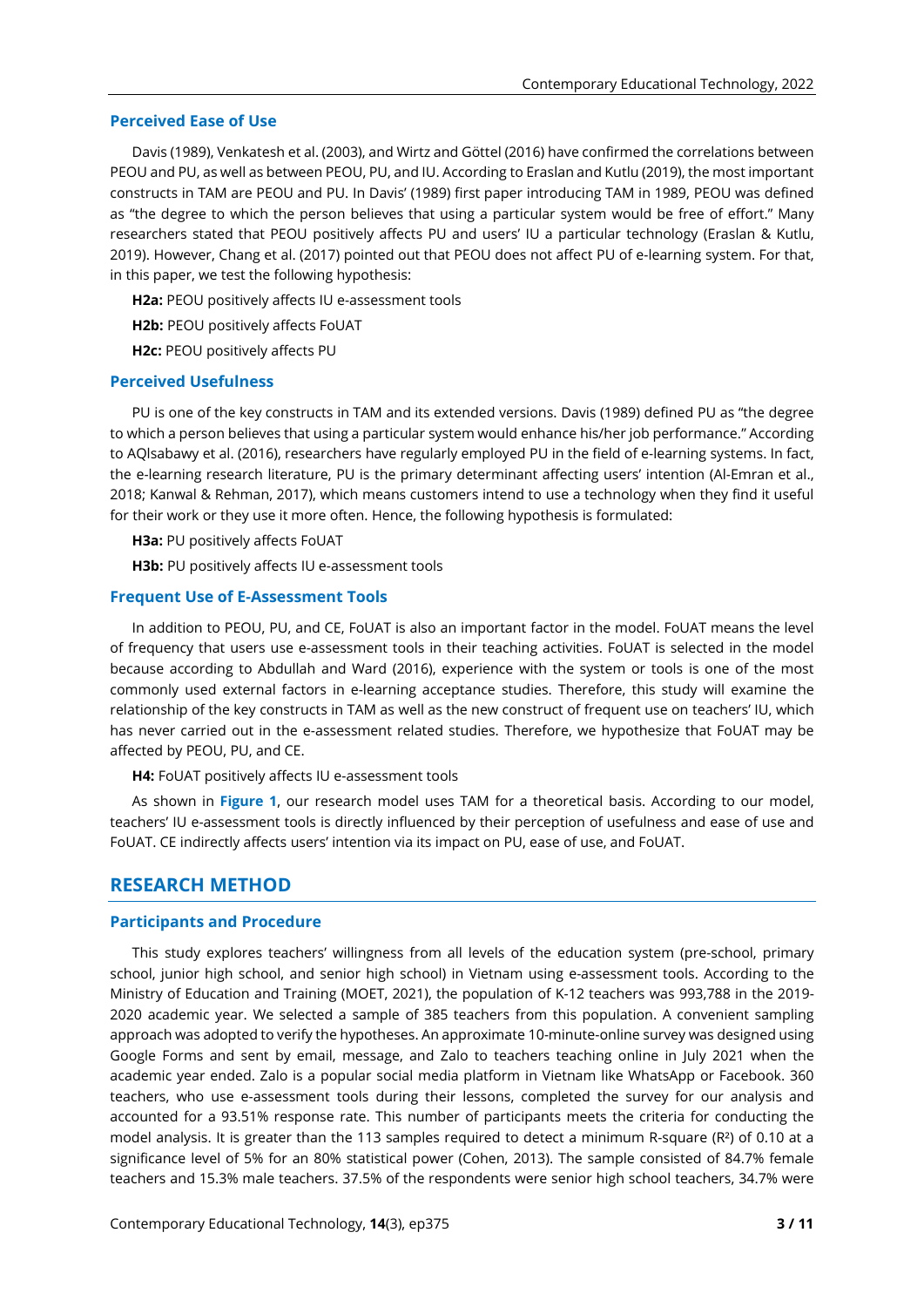

**Figure 1.** Proposed research model

| Item         | Values                        | Frequency | Percentage |
|--------------|-------------------------------|-----------|------------|
| Gender       | Male                          | 55        | 15.3       |
|              | Female                        | 305       | 84.7       |
| School Level | Pre-school                    | 66        | 18.3       |
|              | Primary school                | 34        | 9.4        |
|              | Junior high school            | 125       | 34.7       |
|              | Senior high school            | 135       | 37.5       |
| Subjects     | Math and science              | 224       | 63.5       |
|              | Literature and social science | 30        | 8.5        |
|              | Foreign language              | 12        | 3.4        |
|              | Art and others                | 87        | 24.7       |

#### **Table 1.** Demographic information

junior high school teachers, 9.4% were primary school teachers, and 18.3% were pre-school teachers. More demographics of participants are detailed in **Table 1**.

## **Instrument**

As with other studies on technology acceptance, this study references the main research instrument of Davis et al. (1989) and other studies such as Ariff et al. (2012) and Purnomo and Lee (2013). There are three different steps for a survey. The first step is to collect demographic information such as school level, gender, race, and teaching subjects. The second step focuses on data collection of teachers' CE and FoUAT. The third step is to collect data on the TAM factors. These TAM factors include the PEOU, the PU, and the IU. A five-point Likert scale ranging from 5 "strongly agree" to 1 "strongly disagree" is used on all these items that were measured in the last two steps of a survey.

## **Data Analysis**

The data for this study were analyzed using partial least squares-structural equation modelling (PLS-SEM) to test the proposed model developed with smart-PLS 3.3. Because this study is exploratory based-research, its methodology implements a variance-based structural equation modeling approach for multivariate analysis, which allows for the inclusion of more adjustable assumptions while providing an accurate examination of the model's predictive hypotheses (Garson, 2016).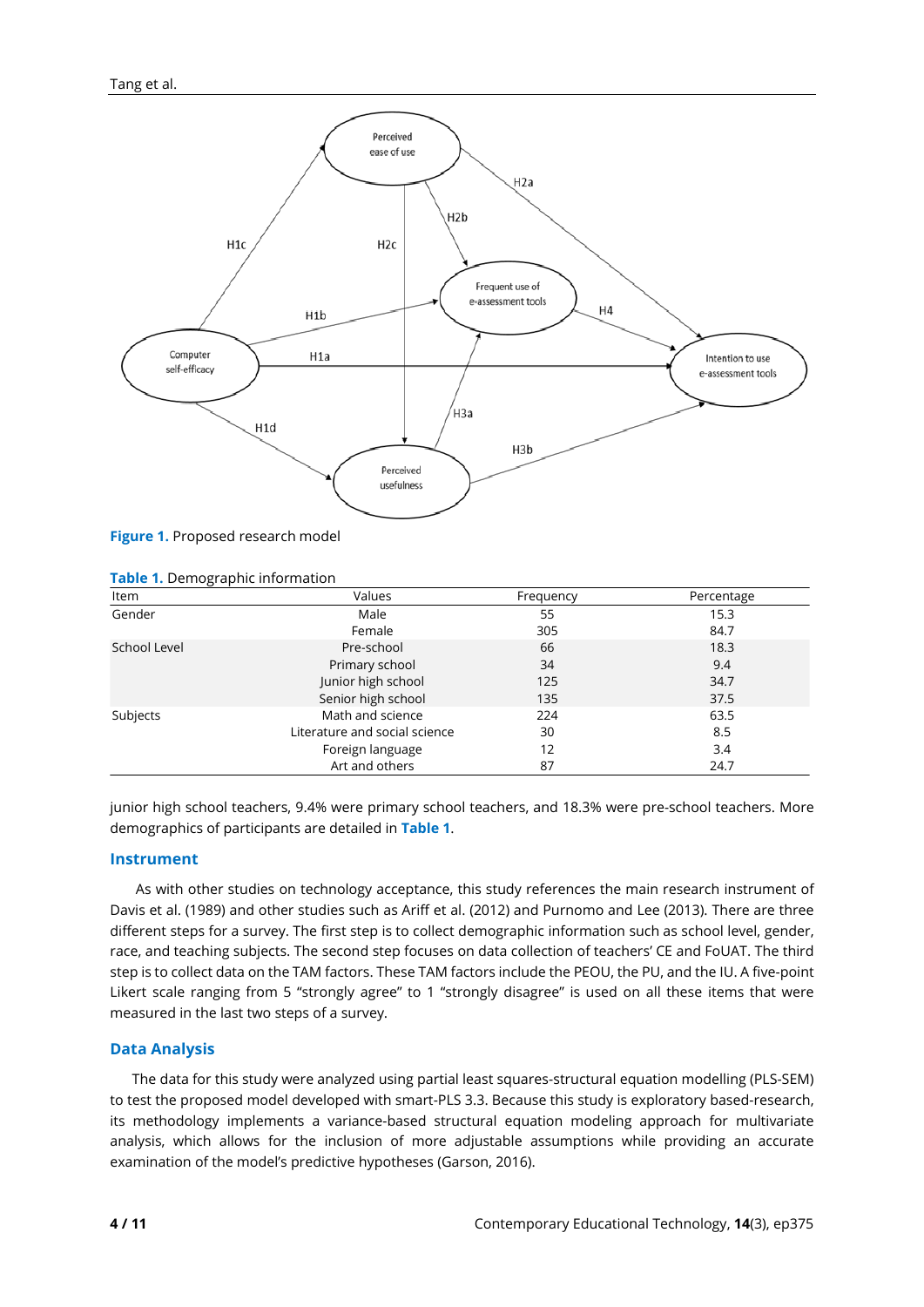|                   | Table 2. Descriptive statistics of the items of the extended TAM and indicator level hypothesis contrast |       |     |                                |                                      |                                  |
|-------------------|----------------------------------------------------------------------------------------------------------|-------|-----|--------------------------------|--------------------------------------|----------------------------------|
| Item              | Mean                                                                                                     | SD    | Med | Asymp.Sig. gender <sup>a</sup> | Asymp.Sig. school-level <sup>b</sup> | Asymp.Sig. subjects <sup>b</sup> |
| PU <sub>1</sub>   | 4.097                                                                                                    | 0.839 | 4   | 0.254                          | 0.480                                | 0.317                            |
| PU <sub>2</sub>   | 4.042                                                                                                    | 0.876 | 4   | 0.430                          | 0.365                                | 0.204                            |
| PU <sub>3</sub>   | 4.219                                                                                                    | 0.823 | 4   | 0.730                          | 0.039                                | 0.073                            |
| PEOU1             | 4.364                                                                                                    | 0.784 | 4   | 0.404                          | 0.827                                | 0.022                            |
| PEOU <sub>2</sub> | 4.336                                                                                                    | 0.796 | 4   | 0.971                          | 0.812                                | 0.782                            |
| PEOU3             | 3.847                                                                                                    | 0.886 | 4   | 0.341                          | 0.001                                | 0.000                            |
| U <sub>11</sub>   | 4.253                                                                                                    | 0.810 | 4   | 0.036                          | 0.441                                | 0.020                            |
| UI2               | 4.256                                                                                                    | 0.786 | 4   | 0.419                          | 0.485                                | 0.492                            |
| U <sub>13</sub>   | 4.003                                                                                                    | 0.825 | 4   | 0.178                          | 0.004                                | 0.025                            |
| CE1               | 4.081                                                                                                    | 0.804 | 4   | 0.050                          | 0.728                                | 0.095                            |
| CE <sub>2</sub>   | 3.953                                                                                                    | 0.844 | 4   | 0.026                          | 0.780                                | 0.096                            |
| CE <sub>3</sub>   | 3.703                                                                                                    | 1.002 | 4   | 0.228                          | 0.268                                | 0.491                            |
| FoUAT             | 3.103                                                                                                    | 0.780 | 3   | 0.563                          | 0.010                                | 0.849                            |

Note. <sup>a</sup>Asymptotic significance results of Mann-Whitney's U; <sup>b</sup>Asymptotic significance results of Kruskal Wallis test

According to Hair Jr et al. (2017), this method has two significant advantages compared to covariancebased structural equation model analysis. First, this technique allows for the inclusion of variables modeled as formative composites and the evaluation of the weight of each of its indicators. Second, this approach is geared toward the prediction of a target variable as well as the assessment of the predictive power of its antecedents.

# **RESULTS**

#### **Descriptive Statistics**

The study's data sample shows the responses collected from 360 teachers in different level schools. We aim to assess teachers' attitudes towards the use of e-assessment tools in their future teaching practice. As shown in **Table 2**, the results indicate that teachers are inclined to use e-assessment tools in their future teaching practice, with scores above 3 out of a maximum of 5 in most items; the median scores in all the indicators are between 3 and 4. Two of three items related to constructs of CE and one of three terms of PEOU construct have obtained value under 4. The frequency of using e-assessment tools has one item with a mean under 4 as well.

We used the normality tests of Kolmogorov-Smirnov and Shapiro-Wilk to assess the sample's normality to choose the best analysis technique. The normality hypothesis was rejected because of these analyses (sig<0.05). Following that, we calculated the kurtosis and skewness coefficients to determine how much the factors concentrated around the central zone of the distribution. The obtained results show that no extreme values prevent us from performing the intended PLS analysis. Finally, to determine whether there are differences at an indicator level based on teacher gender, school level, and teaching subjects, we used nonparametric statistics to see significant differences in the mean scores obtained by teachers grouped according to these variables.

**Table 2** also includes the results of the Kruskal-Wallis test's asymptotic significance for the variable school level and teaching subjects and Mann-U Whitney's for the variable gender. We discovered statistically significant differences in 3 of the 13 instrument items for the variable gender (sig< 0.05). Male teachers receive slightly higher scores than female teachers in all of them. There are statistically significant differences in 4 of the 13 instrument items for the variable school level (sig<0.05) and in 4 of the 13 instrument items for the variable teaching subjects (sig<0.05).

In addition, we investigated the online assessment tools teachers often use. The most commonly used evaluation tool was Google Forms (60%), followed by Quizizz, Kahoot, and other tools such as Mentimeter, SHub Classroom, Google Classroom, and some school-designed online assessment apps (**Figure 2**).

### **Measurement Model Assessment**

The assessment of the measurement model is based on reliability and validity. The factor loading should be measured to determine the item's reliability. Hair Jr et al. (2021) consider an "equal to or greater than 0.7"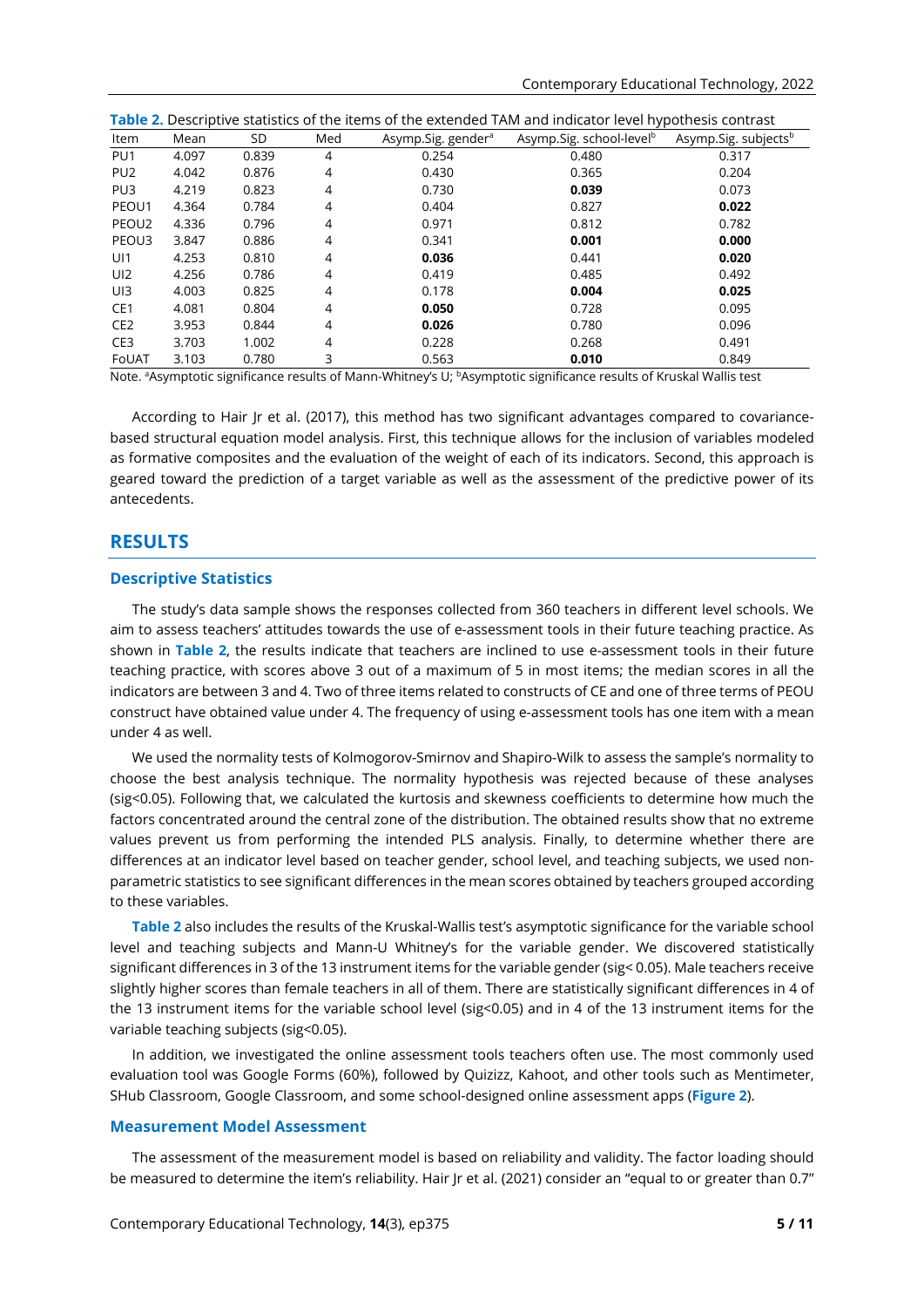## Tang et al.



**Figure 2.** Online assessment tools that teachers often use

|            | <b>Table 3.</b> Item reliability and convergent validity analysis of the reflective variables |          |                  |           |            |
|------------|-----------------------------------------------------------------------------------------------|----------|------------------|-----------|------------|
| Constructs | <b>Items</b>                                                                                  | Loadings | Cronbach's alpha | <b>CR</b> | <b>AVE</b> |
| PU         | PU <sub>1</sub>                                                                               | 0.872    |                  |           |            |
|            | PU <sub>2</sub>                                                                               | 0.870    | 0.853            | 0.892     | 0.735      |
|            | PU <sub>3</sub>                                                                               | 0.829    |                  |           |            |
| PEOU       | PEOU1                                                                                         | 0.864    |                  |           |            |
|            | PEOU2                                                                                         | 0.856    | 0.787            | 0.876     | 0.701      |
|            | PEOU3                                                                                         | 0.790    |                  |           |            |
| IU         | UI1                                                                                           | 0.906    |                  |           |            |
|            | UI <sub>2</sub>                                                                               | 0.878    | 0.853            | 0.910     | 0.772      |
|            | UI3                                                                                           | 0.850    |                  |           |            |
| <b>CE</b>  | CE <sub>1</sub>                                                                               | 0.900    |                  |           |            |
|            | CE <sub>2</sub>                                                                               | 0.909    | 0.853            | 0.896     | 0.743      |
|            | CE <sub>3</sub>                                                                               | 0.769    |                  |           |            |

**Table 3.** Item reliability and convergent validity analysis of the reflective variables

#### **Table 4.** Fornell-Larcker criterion results

| <b>NAMILY THE STILL LATERCH CHILLIPS IN THE STATE</b> |       |       |          |       |       |
|-------------------------------------------------------|-------|-------|----------|-------|-------|
|                                                       | CE    | UI    | PEOU     | PU    | FoUAT |
| CE                                                    | 0.862 |       |          |       |       |
| UI                                                    | 0.644 | 0.878 |          |       |       |
| PEOU                                                  | 0.647 | 0.762 | 0.838    |       |       |
| PU                                                    | 0.521 | 0.785 | 0.772    | 0.857 |       |
| FoUAT                                                 | 0.179 | 0.029 | $-0.011$ | 0.018 | 1.000 |

threshold for each item's loading reliable. In addition, Cronbach's alpha and composite reliability scores should also be more than or equal to 0.7.

**Table 3** shows that all products are dependable and satisfactory. The average variance extracted (AVE) is defined as the grand mean value of the squared loadings of the construct-related items and the standard measure for determining convergent validity. An AVE score of 0.5 or above indicates that the concept explains more than half of the variation of its items (Hair Jr et al., 2017). **Table 3** shows that Cronbach's alpha and composite reliability (CR) values are greater than 0.7, and AVE values are greater than 0.5. Therefore, the convergent validity of the constructs is established.

The discriminant validity was assessed using Fornell and Larcker's (1981) criterion, a well-known method to measure how constructs are distinct from each other in a model. Fornell and Larcker (1981) criterion stated that the square root of AVE comes in a diagonal place, and it should be higher than the other constructs' correlation values. The results in **Table 4** show that all diagonal values are higher than the corresponding correlation values, which reflects the model is discriminant valid.

## **Structural Model Assessment**

After confirming the measurement model's reliability and validity, structural model analysis was assessed to determine the percentage of variation predicted by relationships among the constructs. The structural model explains the relationship between the latent constructs (Hair Jr et al., 2017). Hypothesis testing and coefficient of determination R² are suggested to be tested to measure the structural model. **Table 5** and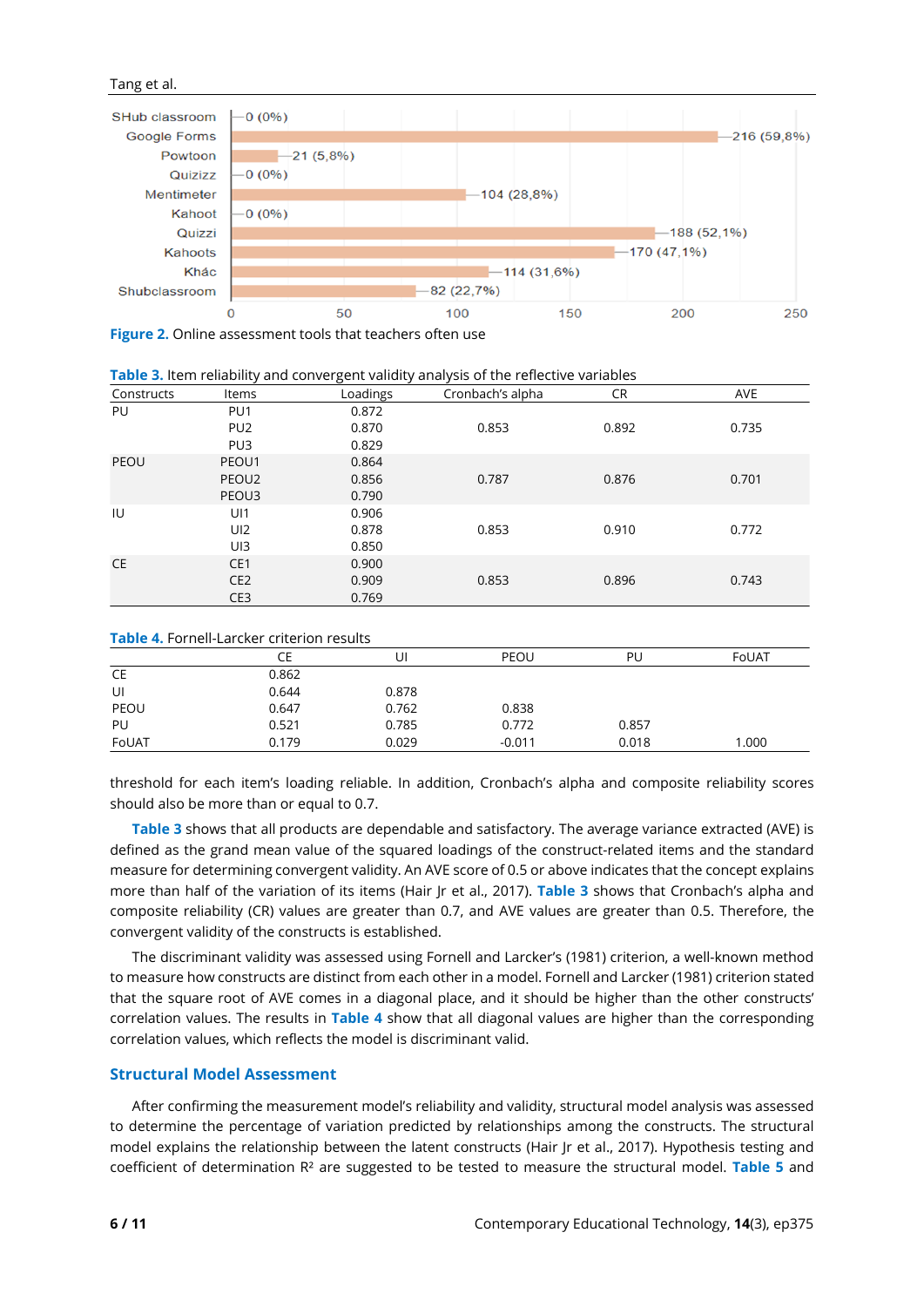| Table 5. R-square |          |              |          |
|-------------------|----------|--------------|----------|
|                   | R-square | T-statistics | p-Values |
| PEOU              | 0.418    | 5.925        | 0.000    |
| PU                | 0.572    | 9.195        | 0.000    |
| FoUAT             | 0.051    | 2.005        | 0.045    |
| UI                | 0.714    | 15.525       | 0.000    |



**Figure 3.** Path analysis results

**Figure 3** summarize the findings, which show that four hypotheses are supported. The empirical results supported six hypotheses, including H1a, H1b, H1d, H2a, H2c, and H3b. However, hypotheses H1c, H2b, H3b, and H4 were rejected based on the data analysis.

By measuring the amount of variation in the model's dependent variables, we can assess the model's explanatory power. The R<sup>2</sup> and path coefficients are essential for evaluating the structural model (Hair |r et al., 2017). Chin (1998) explained the R<sup>2</sup> values greater than the cutoffs 0.67, 0.33, and 0.19 to be substantial, moderate, and weak, respectively. **Table 5** shows that the model has an R² value of 41.8% for PEOU, 57.2% for PU, 5.1% for FoUAT, and 71.4% for UI, T statistic values greater than 1.96 and p-values less than 0.05 indicated that the model was significant.

The path coefficients of the constructs were found to be the primary determinants of the intention of eassessment tools. **Table 6** lists down the path coefficients, observed t-value, and significance level for all hypothesized paths. Path analysis is used to determine whether the hypotheses are accepted or rejected. The results revealed that the relationships between the original TAM constructs (Davis, 1989) are demonstrated. PEOU significant influenced PU (β=0.781, p<0.001) and UI (β=0.490, p<0.001) supporting hypothesis H2c and H2a respectively. Additionally, PU has a positive effect on UI (β=0.468, p<0.001) supporting hypothesis H3b.

The findings showed that PEOU did not significantly influence FoUAT and PU (p>0.05), not supporting hypothesis H2b and H3a, respectively. In addition, the relationship between FoUAT and UI is not significant (p>0.05), so hypothesis H4 is rejected. CE was found to have significantly influence on UI (β=0.237, p<0.001), PEOU (β=0.647, p<0.001), and FoUAT (β=0.294, p<0.001) supporting hypothesis H1a, H1b, H1d respectively. However, CE has no significant relationship with PU (p>0.05), so hypothesis H1c was rejected.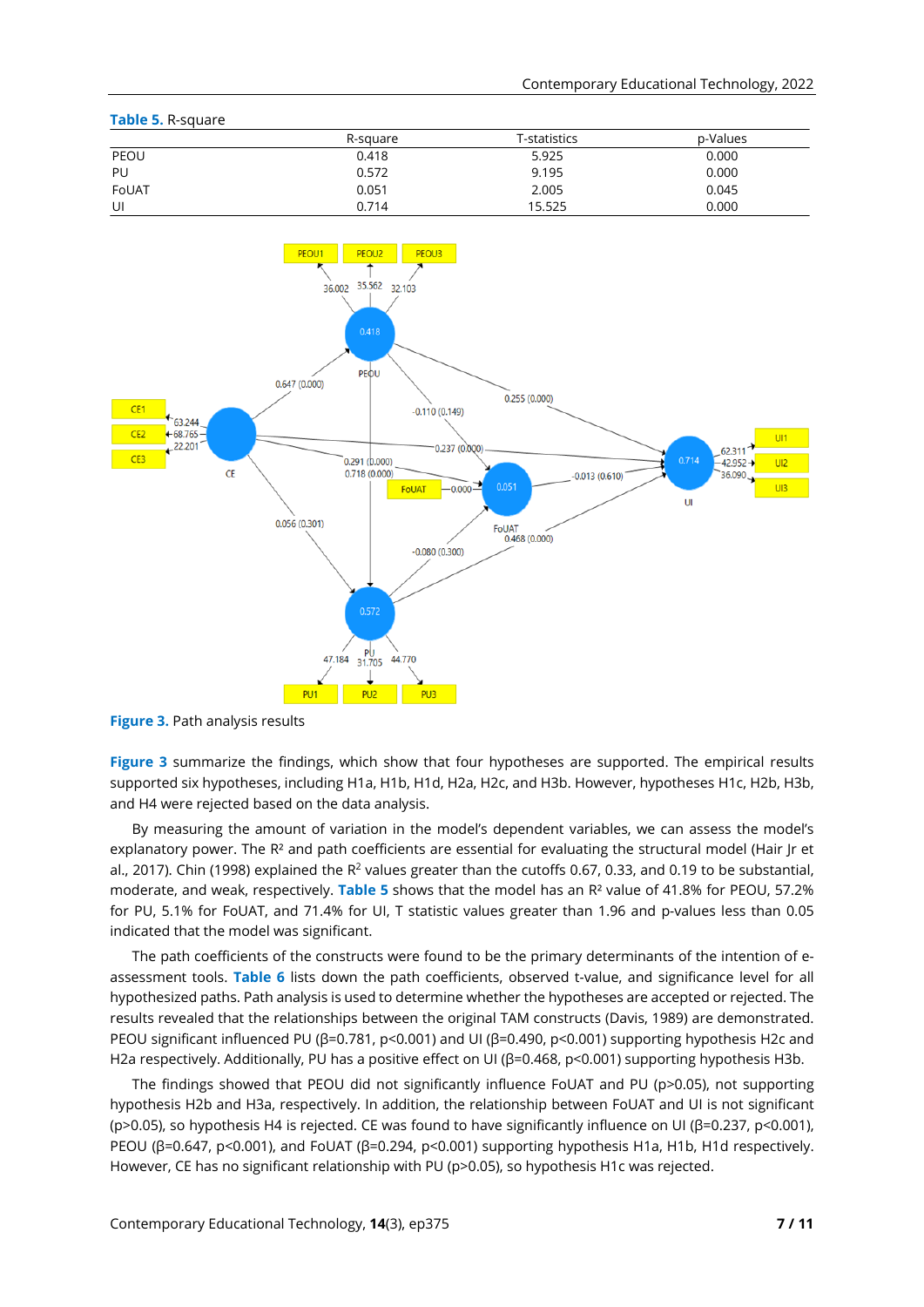Tang et al.

**Table 6.** Hypotheses test results

| Hypothesis       | Path        | Coefficient | p-value | <b>Results</b> |
|------------------|-------------|-------------|---------|----------------|
| H <sub>1</sub> a | CE > UI     | 0.237       | 0.000   | Accepted       |
| H1b              | CE->PEOU    | 0.647       | 0.000   | Accepted       |
| H <sub>1</sub> c | $CE->PU$    | 0.056       | 0.301   | Rejected       |
| H <sub>1</sub> d | CE->FoUAT   | 0.294       | 0.000   | Accepted       |
| H2a              | PEOU->UI    | 0.490       | 0.000   | Accepted       |
| H2b              | PEOU->FoUAT | 0.027       | 0.297   | Rejected       |
| H2c              | PEOU->PU    | 0.781       | 0.000   | Accepted       |
| H <sub>3</sub> a | PU->FoUAT   | $-0.080$    | 0.300   | Rejected       |
| H <sub>3</sub> b | PU > U      | 0.468       | 0.000   | Accepted       |
| H4               | FoUAT->UI   | $-0.013$    | 0.610   | Rejected       |

# **DISCUSSION**

In this present study, we explored the driving forces of technology acceptance for e-assessment tools among school teachers in Vietnam, where traditional teaching and learning with paper test assessments are dominant. Consequently, teachers and students have little chance to access and use technology. Finding the factors affecting technology acceptance and applying e-assessment tools is crucial to preparing teachers and students for the future of integrating technology in teaching and learning.

First, the results of this study reveal a significant influence path from CE to PEOU, FoUAT, and UI. This finding is consistent with existing studies (Hong et al., 2021; Mailizar et al., 2021), confirming that CE and teachers' experience with technology affect their PEOU and UI. Our analysis suggests that the higher the level of CE, the more frequently teachers use the e-assessment tools. Likewise, the level of CE influences whether teachers perceive e-assessment tools as easy or difficult, which affects their decision to use e-tools for their assessments. In COVID-19, Vietnamese teachers have to quickly find and use e-assessment in their teaching. As a result, they are likely to choose the tools that take less time and effort to master. Hence, as data shows, most teachers of all levels choose simple tools such as Google Forms, Quizizz, and Kahoot. The direct and indirect significant impacts of CE on teachers' IU e-assessment tools highlight the need to enhance teachers' computer competence, increasing their technology acceptance in the future.

Second, the study result contradicts findings of Lew et al. (2019) and Stockless (2018) but aligns with studies such as Hong et al. (2020), Huang et al. (2020), and Venkates et al. (2003) confirms that PEOU has a positive and significant impact on PU and users' intention. In other words, PEOU is a critical driver for teachers' decision for e-assessment tools acceptance either directly or indirectly via PU. Rafique et al. (2020) have pointed out that the swift switch to online learning requires proper preparation, whilst most teachers do not have adequate experience with online education. The study results suggest that there exist a comfortable threshold affecting teachers' IU technology and experience further with more advanced or complicated tools because they do not have extensive experience with e-assessment tools and have difficulty in actual technology usage. Therefore, it is essential to encourage teachers to adopt simple and basic e-assessment tools early to reinforce inceptive technology acceptance before employing complex ones. Otherwise, they may refuse to utilize the e-assessment tools in their teaching if it requires too much effort.

Third, without considering CE factors, the result of direct variables influencing users' intention demonstrates that PU has a higher effect than PEOU. This result contradicts the findings obtained by Hong et al. (2021), and Yuen and Ma (2008). However, it is consistent with the findings of Baydas and Goktas (2017) and Teo et al. (2012) that teachers would rather see the usefulness before forming an IU than simply accepting the technology because it is easy to operate. A possible explanation for this remarkable finding could be that PEOU is crucial for beginners; once teachers comprehend the technology and become confident with their technology efficacy, their mindset options may change. Therefore, school managers and administrators should consider providing training to foster teachers' computer efficacy to overcome barriers to effectively exploit the more valuable tools among the abundant resources for their teaching.

Fourth, judging from statistical significance, it is noteworthy that CE directly impacts PEOU but imposes no significant effect on PU. The result contradicts the finding of Ngabiyanto et al. (2021) and Teo et al. (2014) that CE directly affects both constructs. Also, according to our results, the impact of PEOU and PU on the FoUAT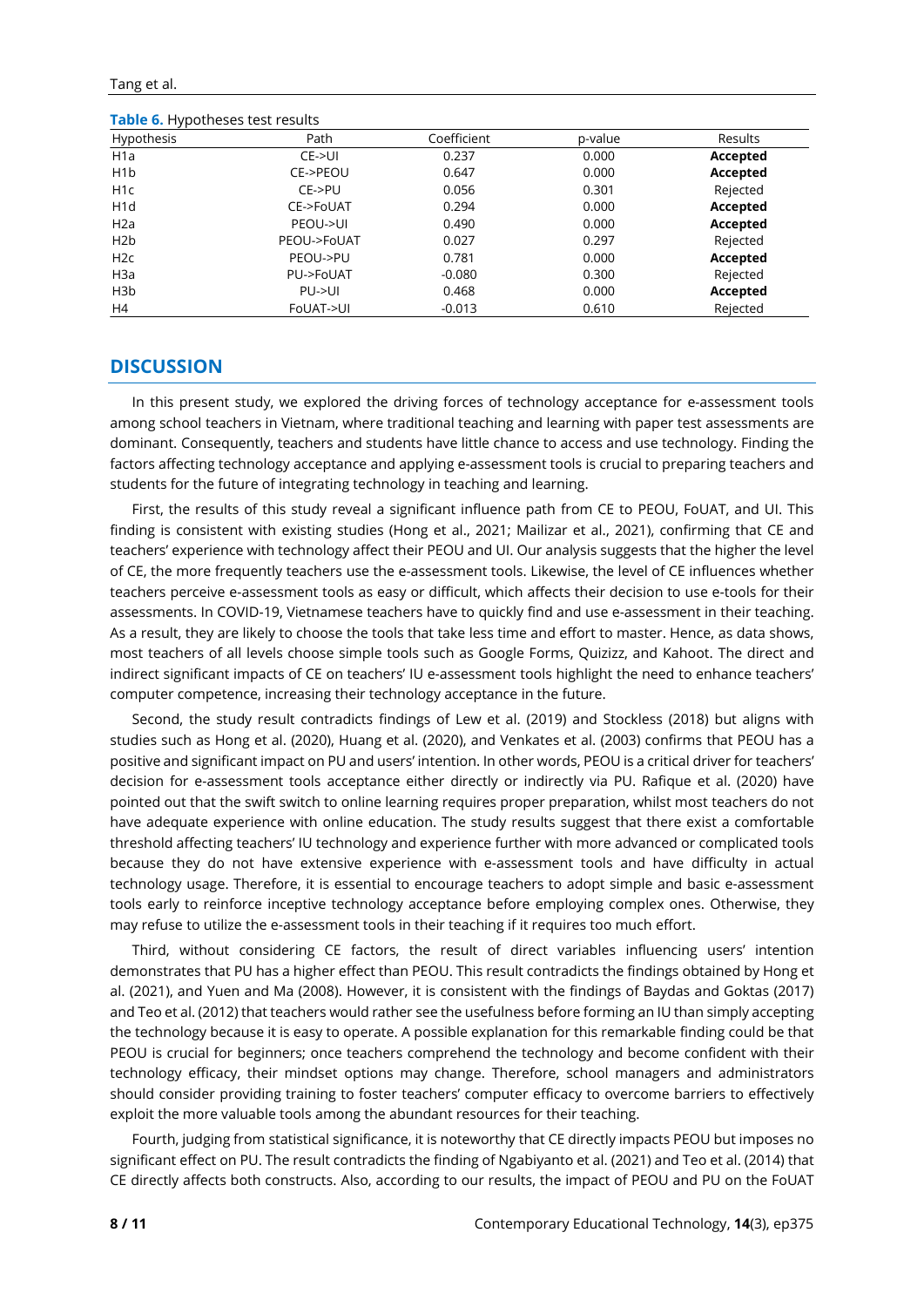are not statistically significant. In other words, teachers' perception of technology usefulness and ease of use does not affect the degree to which teachers use e-assessment. Likewise, although FoUAT receives a significant direct effect from CE, it imposes no effect on users' intention. In the extraordinary circumstance of COVID-19, teachers had no option but to use e-assessment tools for their teaching. Hence, teachers were forced to adopt the technology; their behavior was influenced by the degree they perceived the usefulness and ease of use of the tools than the frequency they had to use the tools.

# **CONCLUSION**

The results confirm that TAM is an effective model to explain teachers' technology acceptance to use eassessment tools for their teaching. Overall, our model exhibits a good fit for data collected with four variables and explains 71.4% of teachers' IU e-assessment tools. The findings reveal that CE, PEOU, and PU impact teachers' IU e-assessment tools. CE and PEOU are critical factors to consider when teachers start to get familiar with and decide to use technology tools in their assessments.

Judged by the influence of four factors, the findings reveal that CE, PEOU, and PU impact teachers' IU eassessment tools. As education advances, more and more students get familiar with ICT and become fluent, they would prefer integrating technology in their learning. Consequently, the pressure on teachers to efficiently utilize technology in teaching and assessment elevates. Therefore, it is necessary to provide technical support and training for teachers to improve their technology skills to use technology effectively and with ease leading to their willingness to use more e-assessment tools and technology. In addition, consistency in developing criteria for e-assessment and the amount of e-assessment in the school curriculum is crucial to increase the adoption of e-assessment tools in teaching and learning. In addition, further studies could investigate the extent of CE on users' intention and analyze the effect of other aspects such as school support and teaching requirements on teachers' e-assessment tools. Teachers should be more motivated, encouraged, and willing to apply e-assessment tools if they receive support and clear guidance from schools.

There are several limitations of this current research. First, due to practical constraints, this paper cannot comprehensively investigate other variables such as culture, cognition, subjective norms, and emotion affecting teachers' IU e-assessment tools. Second, this study employed an e-questionnaire; therefore, eassessment tools in teachers' self-reports might differ from the actual practice. Future studies could use observation and interviews to obtain more qualitative data and verify the e-assessment practice of teachers for a better understanding of teachers' adoption and acceptance of e-assessment tools

- **Author contributions:** All authors were involved in concept, design, collection of data, interpretation, writing, and critically revising the article. All authors approve final version of the article.
- **Funding:** The authors received no financial support for the research and/or authorship of this article.
- **Declaration of interest:** Authors declare no competing interest.
- **Data availability:** Data generated or analyzed during this study are available from the authors on request.

# **REFERENCES**

- Abdullah, F., & Ward, R. (2016). Developing a general extended technology acceptance model for e-learning (GETAMEL) by analyzing commonly used external factors. *Computers in Human Behavior*, *56*, 238-25[6.](https://doi.org/10.1016/j.chb.2015.11.036) <https://doi.org/10.1016/j.chb.2015.11.036>
- Al-Emran, M., Mezhuyev, V., & Kamaludin, A. (2018). Technology acceptance model in m-learning context: A systematic review. *Computers & Education*, *125*, 389-412. <https://doi.org/10.1016/j.compedu.2018.06.008>
- Alsabawy, A. Y., Cater-Steel, A., & Soar, J. (2016). Determinants of perceived usefulness of e-learning systems. *Computers in Human Behavior*, *64*, 843-858. <https://doi.org/10.1016/j.chb.2016.07.065>
- Appiah, M., & Van Tonder, F. (2018). E-assessment in higher education: A review. *International Journal of Business Management & Economic Research, 9*(6),1454-1460.
- Ariff, M. S. M., Yeow, S. M., Zakuan, N., Jusoh, A., & Bahari, A. Z. (2012). The effects of computer self-efficacy and technology acceptance model on behavioral intention in internet banking systems. *Procedia-Social and Behavioral Sciences*, *57*, 448-452. <https://doi.org/10.1016/j.sbspro.2012.09.1210>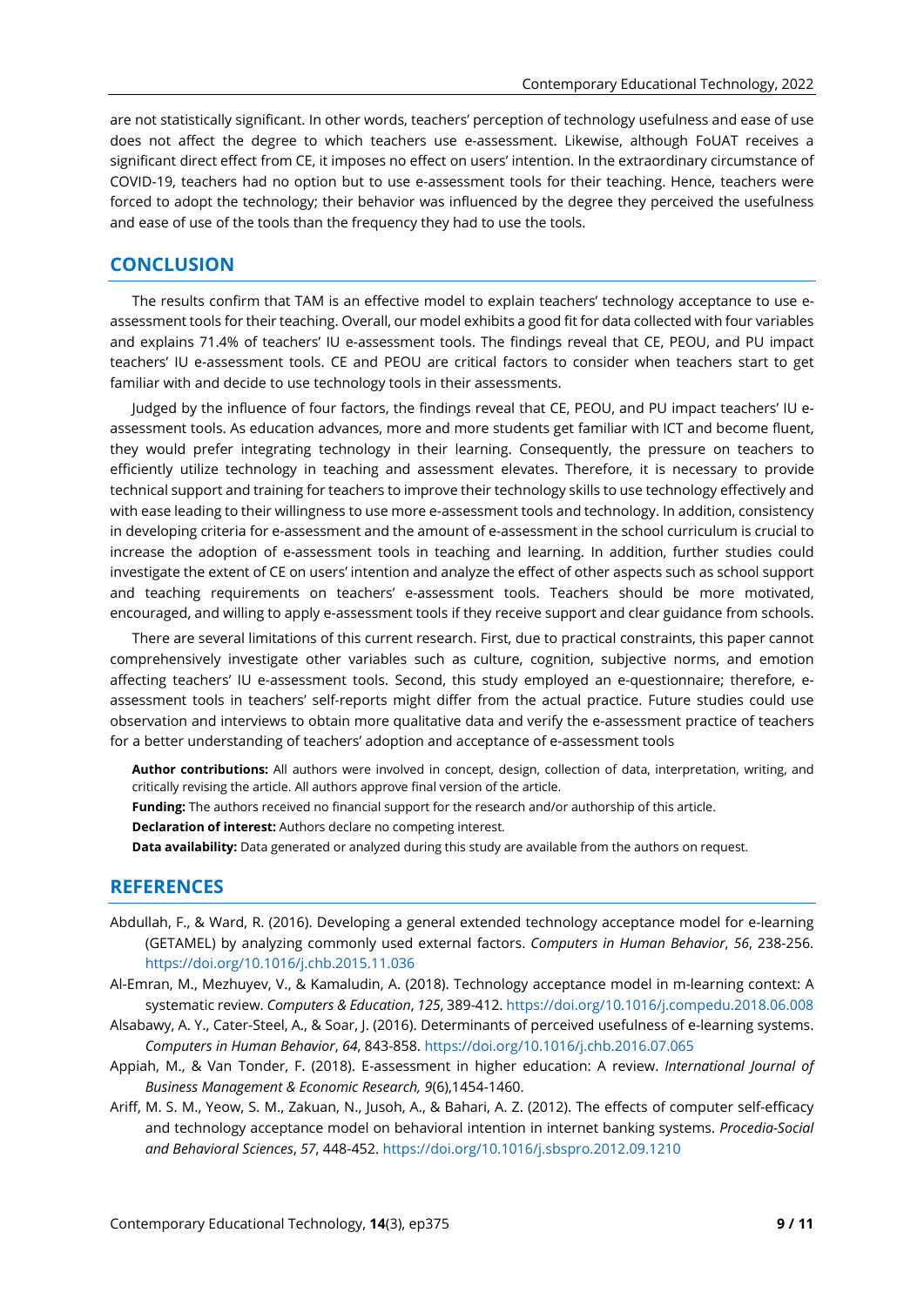- Baydas, O., & Goktas, Y. (2017). A model for preservice teachers' intentions to use ICT in future lessons. *Interactive Learning Environments*, *25*(7), 930-945. <https://doi.org/10.1080/10494820.2016.1232277>
- Bhatt, S., & Shiva, A. (2020). Empirical examination of the adoption of Zoom software during COVID-19 pandemic: Zoom TAM. *Journal of Content, Community & Communication*, *12*(6), 70-88. <https://doi.org/10.31620/JCCC.06.%2020/08>
- Chang, C. T., Hajiyev, J., & Su, C. R. (2017). Examining the students' behavioral intention to use e-learning in Azerbaijan? The general extended technology acceptance model for e-learning approach. *Computers & Education, 111*, 128-143. <https://doi.org/10.1016/j.compedu.2017.04.010>
- Cheng, K. H., & Tsai, C. C. (2011). An investigation of Taiwan University students' perceptions of online academic help-seeking, and their web-based learning self-efficacy. *The Internet and Higher Education*, *14*(3), 150-15[7.](https://doi.org/10.1016/j.iheduc.2011.04.002) <https://doi.org/10.1016/j.iheduc.2011.04.002>
- Chin, W. W. (1998). The partial least squares approach to structural equation modeling. *Modern Methods for Business Research*, *295*(2), 295-336.
- Cohen, J. (2013). *Statistical power analysis for the behavioral sciences*. Academic Press. <https://doi.org/10.4324/9780203771587>
- Conole, G., & Warburton, B. (2005). A review of computer-assisted assessment. *ALT-J, Research in Learning Technology, 13*(1), 17-31. <https://doi.org/10.1080/0968776042000339772>
- Davis, F. D. (1989). Perceived usefulness, perceived ease of use, and user acceptance of information technology. *MIS Quarterly, 13*(3), 319-340. <https://doi.org/10.2307/249008>
- Davis, F. D. (2011). *Foreword in technology acceptance in education: Research and issues*. Sense Publishers.
- Davis, F. D., Bagozzi, R. P., & Warshaw, P. R. (1989). User acceptance of computer technology: A comparison of two theoretical models. *Management Science, 35*(8), 982-1003. <https://doi.org/10.1287/mnsc.35.8.982>
- Davis, M. M., Spohrer, J. C., & Maglio, P. P. (2011). Guest editorial: How technology is changing the design and delivery of services. *Operations Management Research*, *4*(1-2), 1-5. [https://doi.org/10.1007/s12063-011-](https://doi.org/10.1007/s12063-011-0046-6) [0046-6](https://doi.org/10.1007/s12063-011-0046-6)
- Fornell, C., & Larcker, D. F. (1981). Evaluating structural equation models with unobservable variables and measurement error. *Journal of Marketing Research, 18*(1), 39-50. <https://doi.org/10.2307/3151312>
- Garson, G. D. (2016). *Partial least squares. Regression and structural equation models*. Statistical Associates Publishers Publications.
- Granic, A., & Marangunic, N. (2019). Technology acceptance model in educational context: A systematic literature review. *British Journal of Educational Technology*, *50*(5), 2572-2593. <https://doi.org/10.1111/bjet.12864>
- Hair Jr, J. F., Hult, G. T. M., Ringle, C. M., & Sarstedt, M. (2021). *A primer on partial least squares structural equation modeling (PLS-SEM)*. SAGE. <https://doi.org/10.1007/978-3-030-80519-7>
- Hair Jr, J. F., Sarstedt, M., Ringle, C. M., & Gudergan, S. P. (2017). *Advanced issues in partial least squares structural equation modeling*. SAGE. <https://doi.org/10.15358/9783800653614>
- Hong, X., Zhang, M., & Liu, Q. (2021). Preschool teachers' technology acceptance during the COVID-19: An adapted technology acceptance model. *Frontiers in Psychology*, *12*. <https://doi.org/10.3389/fpsyg.2021.691492>
- Huang, F., Teo, T., & Scherer, R. (2020). Investigating the antecedents of university students' perceived ease of using the Internet for learning. *Interactive Learning Environments*, 1-17. <https://doi.org/10.1080/10494820.2019.1710540>
- Ibrahim, R., Leng, N. S., Yusoff, R. C. M., Samy, G. N., Masrom, S., & Rizman, Z. I. (2017). E-learning acceptance based on technology acceptance model (TAM). *Journal of Fundamental and Applied Sciences*, *9*(4S), 871- 88[9.](http://dx.doi.org/10.4314/jfas.v9i4s.50) <https://doi.org/10.4314/jfas.v9i4s.50>
- Kanwal, F., & Rehman, M. (2017). Factors affecting e-learning adoption in developing countries-empirical evidence from Pakistan's higher education sector. *IEEE Access, 5,* 10968-10978. <https://doi.org/10.1109/ACCESS.2021.2714379>
- Kundu, A., & Bej, T. (2020). Experiencing e-assessment during COVID-19: An analysis of Indian students' perception. *Higher Education Evaluation and Development, 15*(2), 114-134. [https://doi.org/10.1108/heed-](https://doi.org/10.1108/heed-03-2021-0032)[03-2021-0032](https://doi.org/10.1108/heed-03-2021-0032)
- Lew, S. L., Lau, S. H., & Leow, M. C. (2019). Usability factors predicting continuance of intention to use cloud elearning application. *Heliyon, 5*(6), e01788. <https://doi.org/10.1016/j.heliyon.2019.e01788>